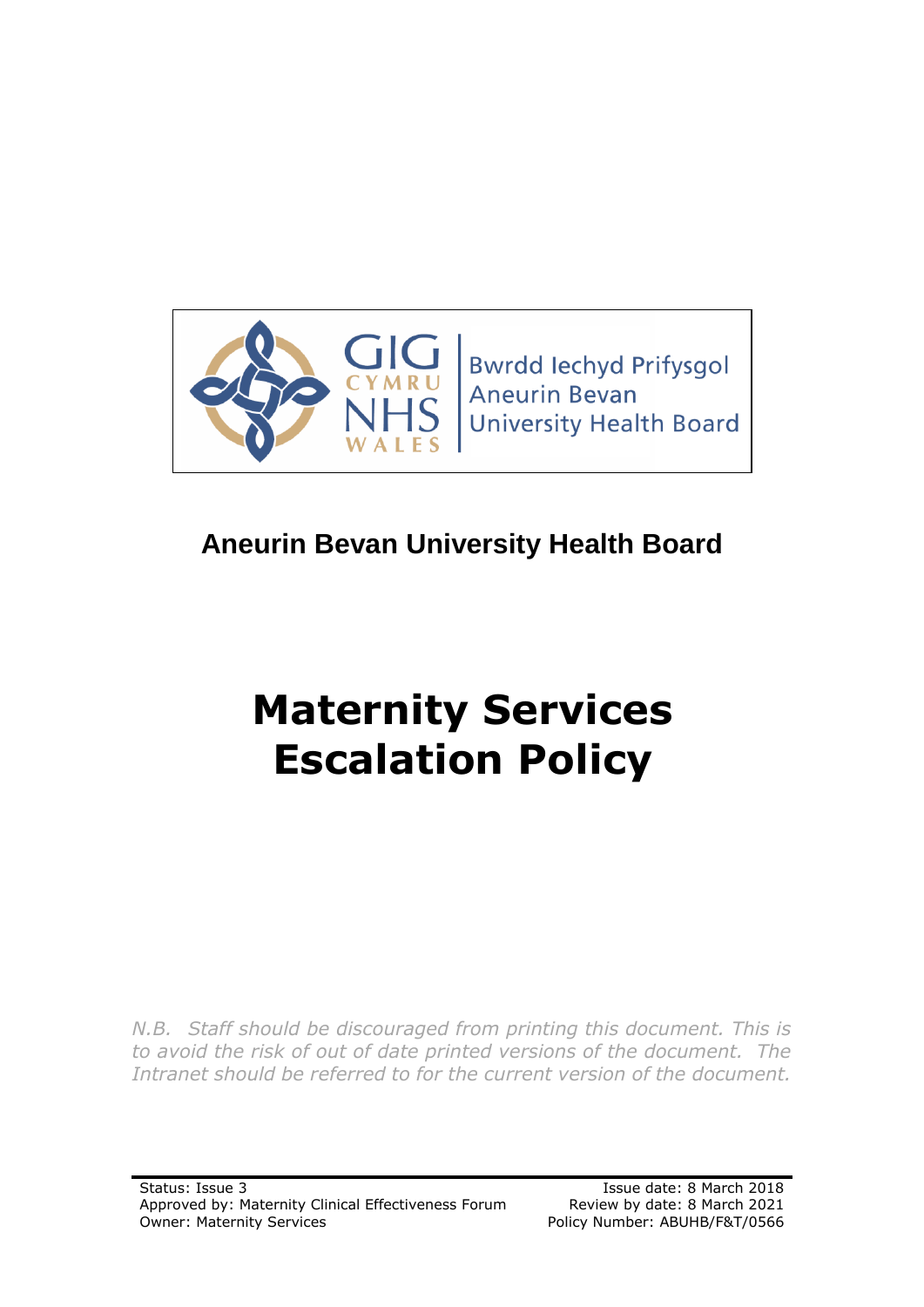# **Contents:**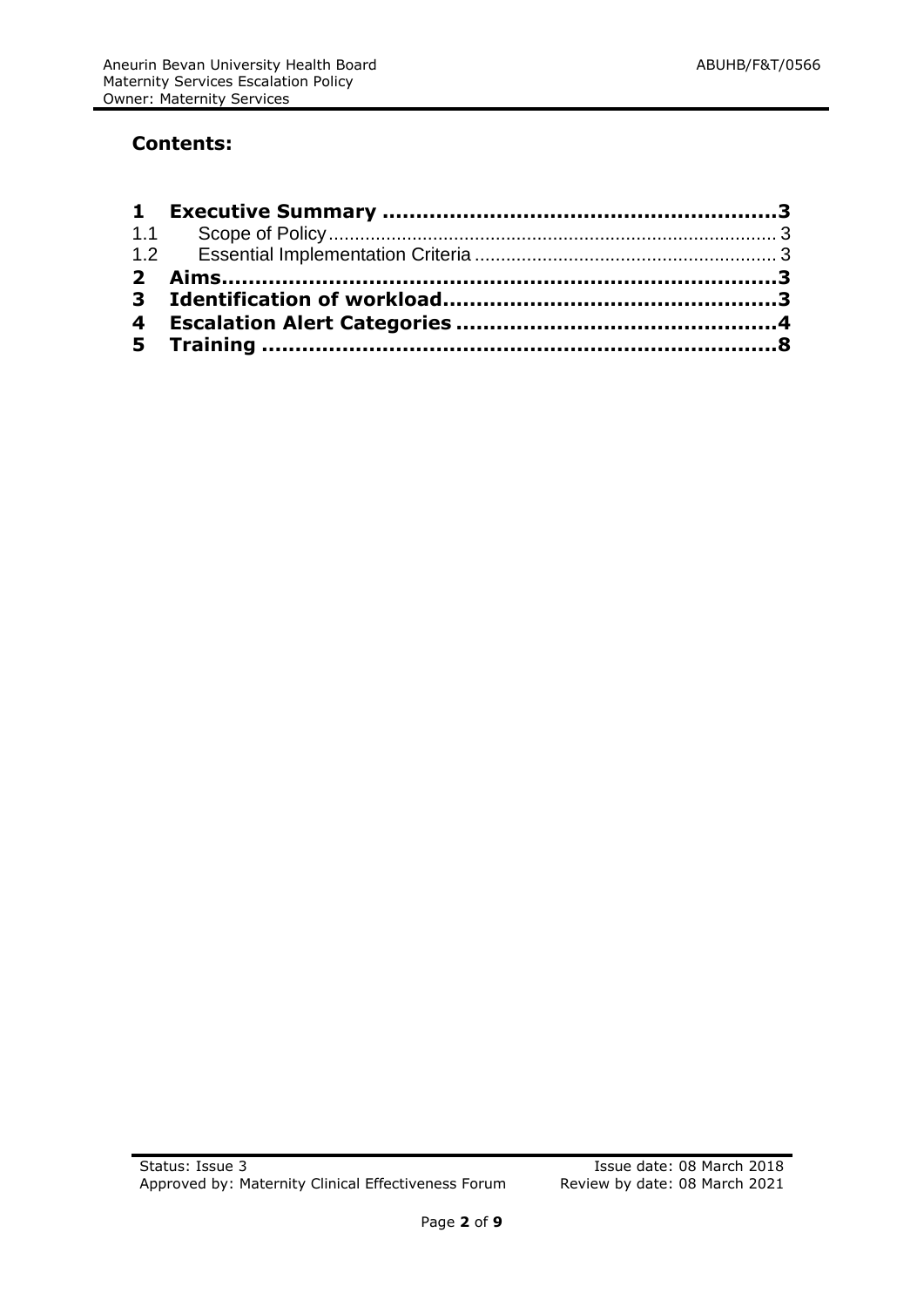# **Executive Summary**

This document is a procedure designed to support safe and effective practice

# *Scope of Policy*

This policy applies to all clinicians working within maternity services

# *Essential Implementation Criteria*

Auditable standards are stated where appropriate

# **Aims**

The purpose of this policy is to assist in providing a safe maternity service across ABUHB.

It is important to ensure there is a consistent management approach adopted across the Health Board with clear and safe alternative arrangements made for the care of mothers and babies in the event of high activity or staffing pressures. The individuals who are likely to be involved in the decision to divert women within the Health Board or transfer women outside of the Health Board should be notified at an early stage of the risk of the potential diversion or transfer. This course of action should be considered as part of the Health Board risk management strategy.

The Welsh Risk Pool requires a number of risk management strategies to be in place to safely deal with the inevitable high peaks of activity within maternity services. They also require mechanisms for early detection and management of escalation levels beyond the units' capacity of staffing ability to cope safely with the service demands and maintenance of 1 to 1 care in labour.

# **Identification of workload**

The Maternity Service at Aneurin Bevan University Health Board uses the Birth Rate Plus Acuity Tool Kit to measure activity on a 4 hourly basis. The Labour Ward Coordinator or Lead Midwife in a Birth Centre are responsible for measuring activity throughout their shift. This will involve assessing midwifery staffing levels and activity, including the coordination of staff breaks. Identification of high levels of activity should be communicated to the Senior Midwifery Manager and other members of the multi-disciplinary team. The Birth Rate Acuity Tool Kit method of measuring activity provides a standardised approach which should be understood by all staff working within the maternity services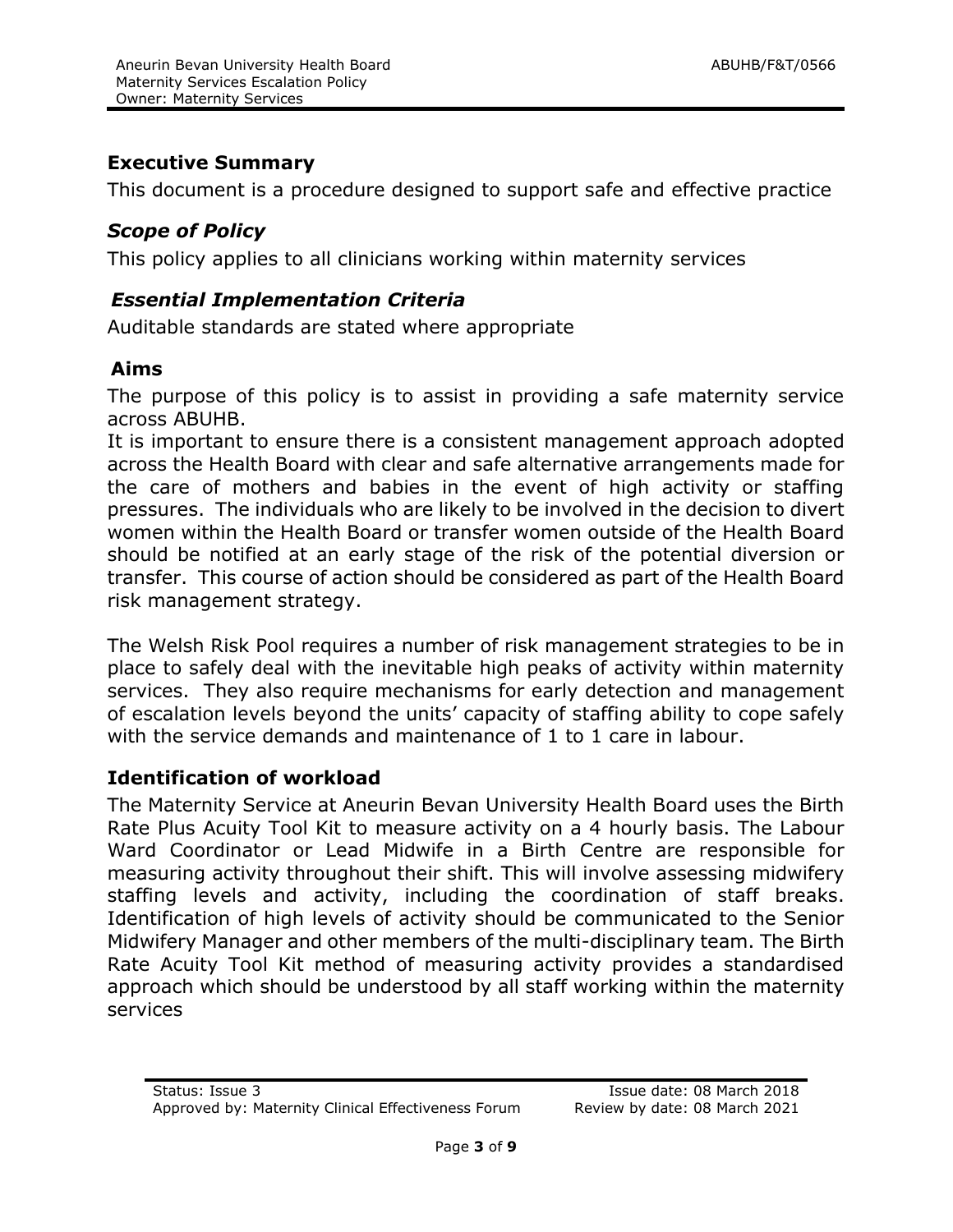As activity increases the labour ward coordinator/Lead Midwife will ensure that

- The Birth Rate Acuity Tool Kit is completed frequently and regularly to support them in their analysis of activity and staffing
- Where the activity escalates beyond the number of midwives available to provide care safely they will initiate the escalation procedures.

# **Escalation Alert Categories**

Activity levels should be assessed regularly as well as communicated to the multi-disciplinary team. The status of the unit should be shared and documented at the multi-disciplinary handover and the neonatal unit aware of maternity unit status.

#### **Green Activity level satisfactory**

#### **Amber Increasing activity identified**

#### **Red Little or no capacity for further activity, Diversion within Health Board required**

#### **Black No capacity for diversion within ABUHB**

#### **GREEN**

Activity satisfactory. 4 hourly measurements of activity levels maintained

#### **AMBER**

- An amber alert will be reached where there is insufficient environmental capacity, the lack of 1.1 care for women in established labour, or insufficient levels of medical staff (obstetric, anaesthetic or neonatal).
- If the reason for the AMBER status is as a result of NNU being on a RED, a 36 week model of care should be adopted. This means that: any women less than 36 weeks are transferred out of the unit if labour is imminent. Inductions of labour for full term women will continue. Elective caesarean sections will continue as planned. Any IUGR or high risk inductions of labour must be risk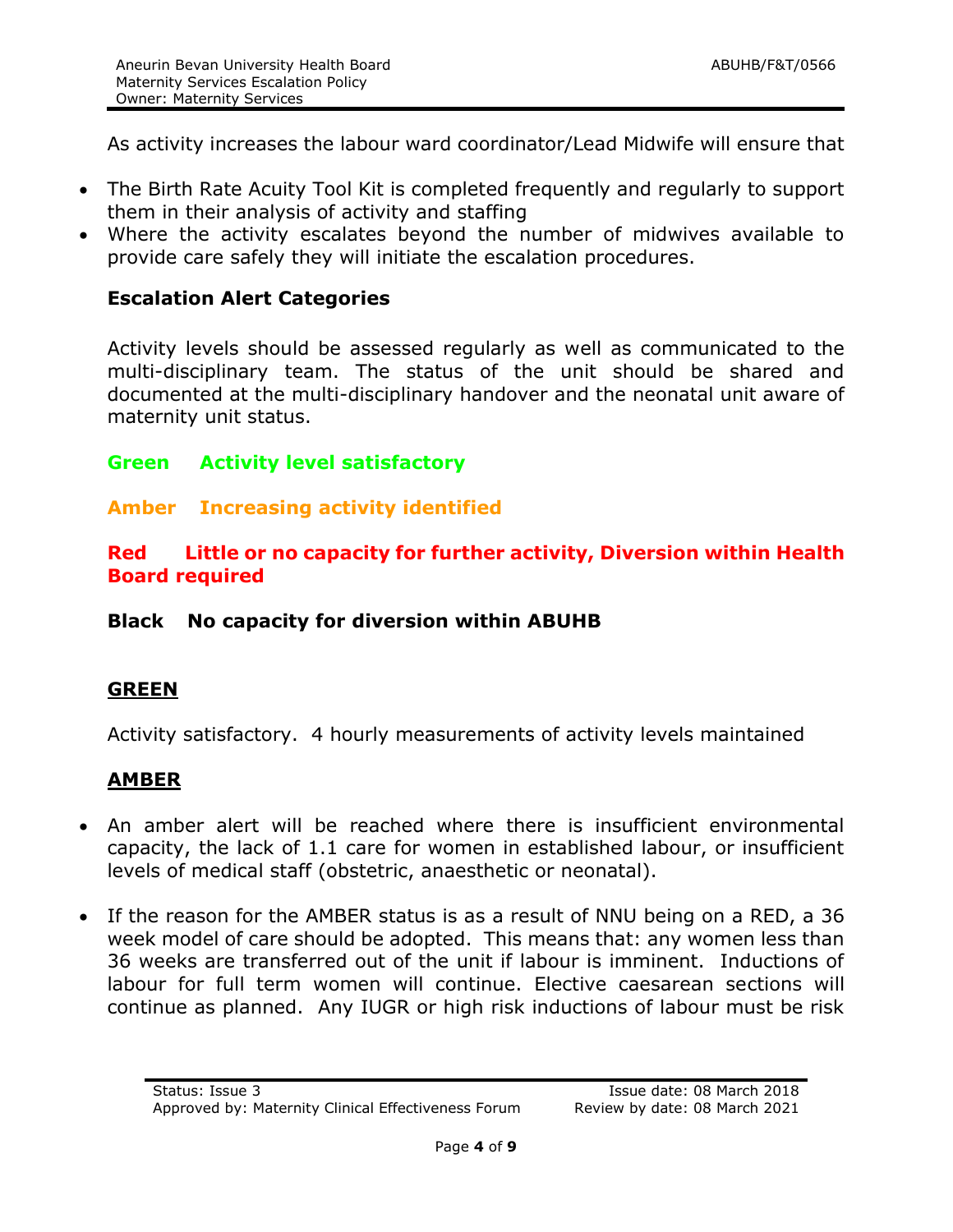assessed and a joint decision made by both the obstetric and neonatal consultant

- The labour coordinator/lead midwife will liaise with other departments in their unit to identify activity and staffing levels.
- The area affected by high activity or staff pressures must be the priority with all other areas providing support when required.
- The labour ward coordinator will inform the consultant Obstetrician covering the labour ward in addition to the on call Anaesthetist and Neonatal team. This is documented at the multi-disciplinary handover however there will be on going communication between handover
- The obstetric and midwifery team should assess antenatal and postnatal women for their suitability for discharge home .
- The obstetric team should assess antenatal and postnatal women for their suitability for cancelling elective procedures and prioritisation of women in relation to their risk.
- If staffing levels are the trigger for the amber alert consideration should be given to obtaining additional shifts where all other possibilities have been exhausted
- If either of the two areas have reached capacity. Women can be transferred between Birth Centre's for low risk maternity care but the implications of the options offered should be made explicit to the women and their family if transferring to a standalone unit.
- Request for intrauterine transfers from outside the Health Board should be declined
- A DATIX form should be completed appropriately.
- The Senior Midwifery Manager / on call manager will support the labour ward coordinator with the redeployment of staff. Whenever there is heightened activity within the labour ward or wards staff may be re-deployed into these areas. Staff from the birth centre may be redeployed onto the postnatal wards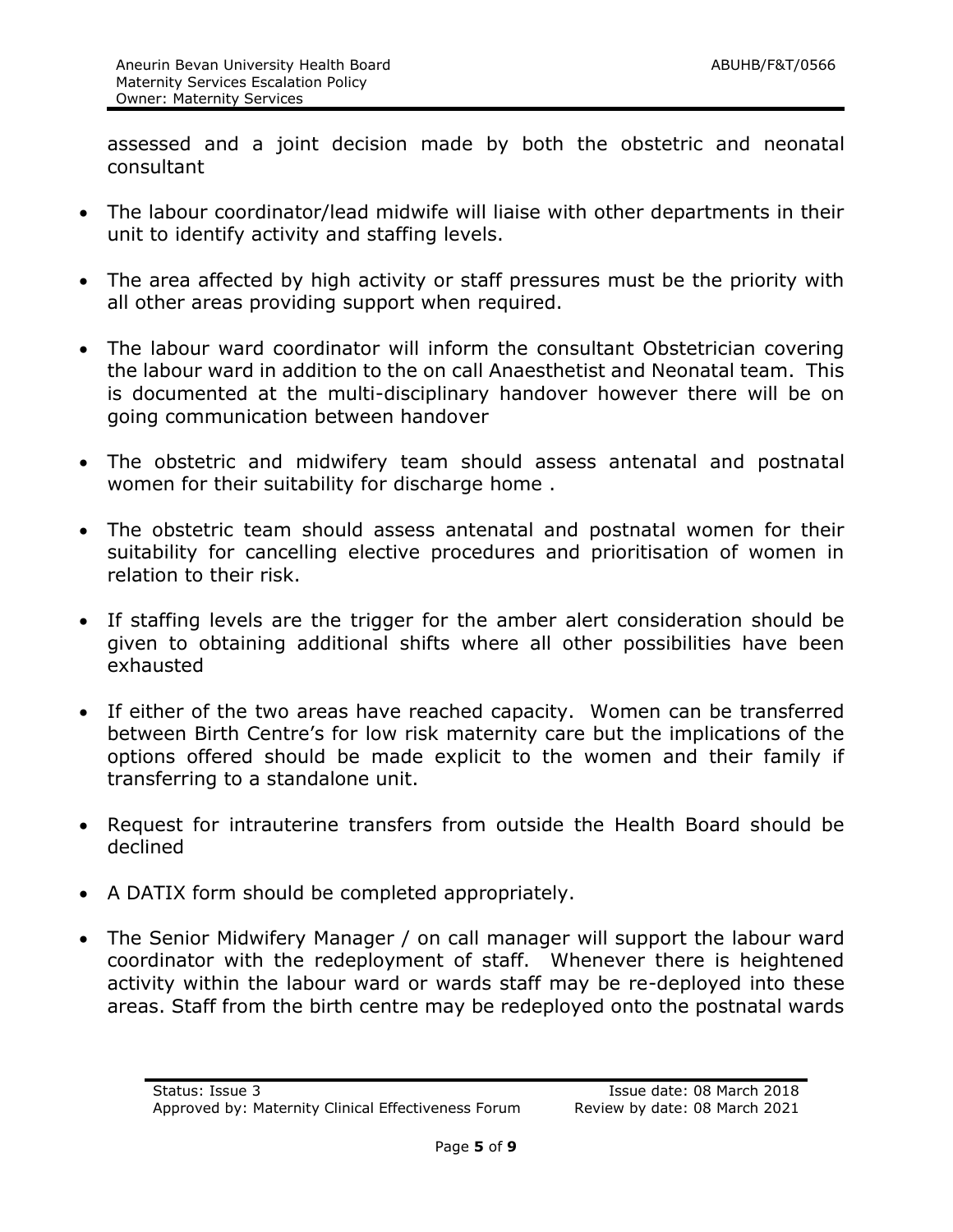# **RED**

Red alert status represents an extreme situation where further activity could result in increased clinical risk leading to an unsafe maternity unit. At this stage, diversion to another Maternity Units within the Health Board should be considered if all other measures to reduce activity have been explored.

The decision to place a Maternity Unit on Red status and divert women to another maternity unit within the Health Board will be made by the Senior Midwifery Manger in conjunction with the Head of Midwifery in normal working hours. Outside of these hours, the decision will be taken by the Head of Midwifery.

A RED alert can be instigated on the maternity unit in the event that neonatal unit has reached BLACK. In these instances a 36 week model will be adopted as in the AMBER status. Inductions of labour and elective procedures will be delayed until a planning meeting is held between the neonatal and obstetric consultant, the senior midwifery manager and the senior neonatal staff so that the situation can be risk assessed and the action plan agreed by all parties

- Inform the multi-disciplinary team including the obstetric team, anaesthetic team and neonatal team ensuring that the NNU staff are aware of the current situation.
- Ensure good communication between Labour Ward Coordinators/ Lead midwives throughout the Health Board so that all areas are aware of the Red status of a unit within the Health Board.
- When NHH is on Red alert, midwifery units in Powys should be contacted to inform them so that this can be communicated to any woman requiring transfer to NHH. They should be informed that any transfers into NHH at this time will be re-directed to RGH.
- An assessment of each woman to be re-directed within the Health Board needs to be made If there is any doubt about the suitability of a woman to go straight to the receiving unit, she should be assessed either in the community or at the hospital on Red alert.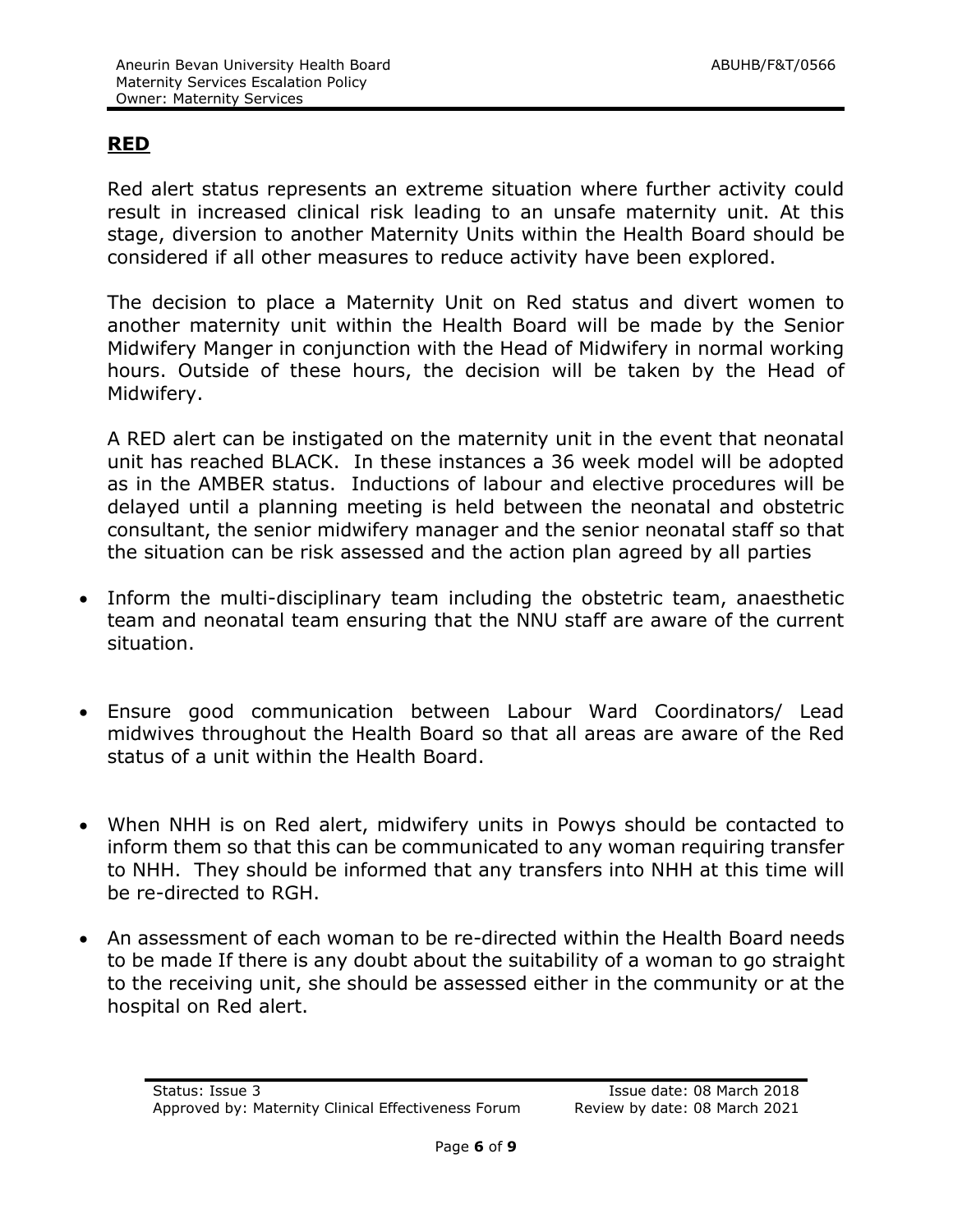It is the responsibility of the Labour Ward Coordinator to monitor the activity frequently and complete the Birth Rate Acuity Tool Kit. As the situation improves, the Senior Midwifery Manager should be informed so that the decision to stop diverting women within the Health Board and the step down from Red to Amber alert can be made. Communication to the on-call obstetric consultant and the multi-disciplinary team must ensure that all staff are aware of the change in status.

# **BLACK ALERT**

A black alert will occur in extreme circumstances where the activity throughout all the maternity units within the Health Board is such that diversion between units is not possible due to high levels of activity. When all staff are utilised throughout the Health Board and no further activity can be supported to ensure the Maternity Units are safe, consideration will then have to be given to transferring women outside of the Health Board.

Careful planning during the amber and red stages of escalation should always be pro-active to avoid the situation of a black alert, however it is important that this policy provides guidance in the event of such an extreme circumstance.

The decision to go to a Black Alert will be taken by the Head of Midwifery who will liaise with the Obstetric Consultants on call for Labour Ward and the on call Executive.

- Inform the multi-disciplinary team including the obstetric team, anaesthetic team and neonatal team ensuring that they are aware of the current situation.
- Contact the neighbouring maternity units outside the Health Board to assess their activity and their capacity to receive those women who will require transfer.
- Ensure good communication between Labour Ward Coordinators/ Lead midwives throughout the Health Board so that all areas are aware of the Black status of the maternity services within the Health Board.
- An assessment of each woman to be transferred outside of the Health Board needs to be made. **All women must be assessed prior to transfer.** In the event of any transfer of women outside the Health Board, an All Wales Transfer